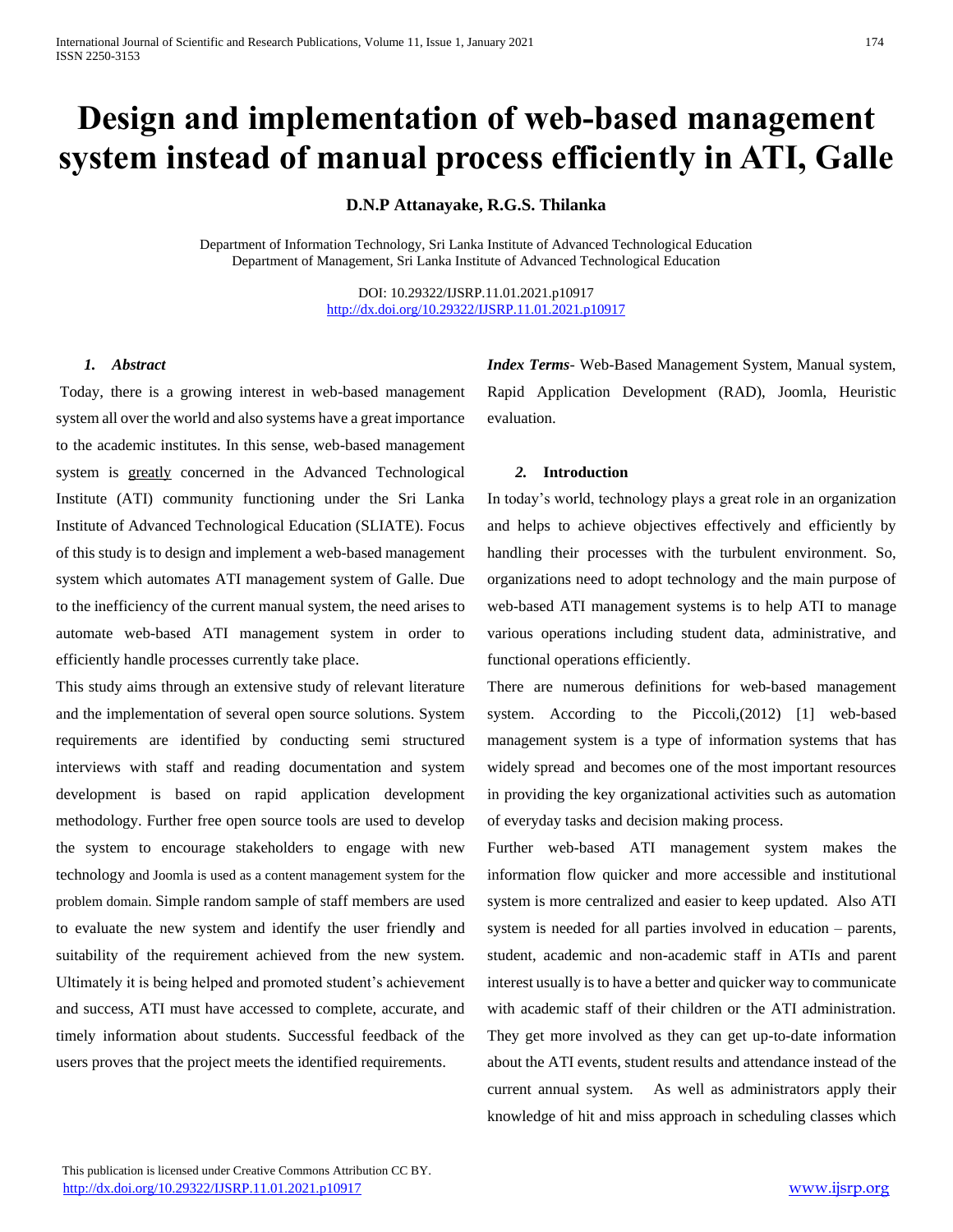wastes manpower and much time unnecessarily that does not utilize the current technology.

It is different from course or Learning Management Systems (LMS) as ATIs have different needs towards learning process in social manner as well as the educational structure has some nuances compared to general education Institutes [2].

#### *3.* **Problem Statement**

It is very important to have web-based system in academic institutions, which have the will to renew knowledge and experience of their staff to face issues coming under the manual system conducted by institutes. activities are performed via these systems and gained advantageous. One of the big reasons in increasing using rate of web-based system is requirements to these kinds of systems in parallel with developments in the information technology.

Advanced Technological Institute (ATI), Galle is one of the ATIs functioning under the Sri Lanka Institute of Advanced Technological Education in Sri Lanka.

The major problem is currently there is no proper database or ATI management system software and all the documentation work is done manually but computers and internet facilities are available there. In this sense, what are the factors that are found from the application domain which are cause to implement web-based ATI management system are all the documents handled manually by the ATI. So, there are lots of causes challenged by the institute's conducive academic environment. Such as, higher expenditures for stationary each year, they need large space to keep these documents, less secure for important documents, spend time to seek information of students and difficult to make analysis, less communication capabilities causes, weak relationships between parents and lecturers ,parents are not aware of their child's progress, character certificates and educational qualification certificate issuing system is very complex, time consumable and hasn't proper data repository.

Actually, it is decided to provide complete solution for the above problems from this study and also this system can be used for any required education institute and it can be run within the same interface. In the related web-based management system, a institute can be defined and all academic and administrative processes of these institutes can be managed with the help of developed System.

Thus, designing and implementing a web-based ATI management system can be proposed as a solution for the manual system that satisfy the needs of modern education community.

#### *4.* **Requirement Analysis**

The objectives of this system will be able to efficient and effective accessing the web, access details of academic and other information quickly, access the information of student and results of examination, access the up-to-date information such as time table, attendance, personnel details, accurate reports of Management Information System, efficient ways of communication and reduce paper-based activities.

In addition to that system provides useful tools to decrease the routine tasks which could be automated. As well as by implementing software to manage ATI routing works, lecturers and administrators can save time and have a good overview of resources. It saves a lot of time for the people involved in analyzing of the ATI performance as all statistics are presented automatically. Another ATI specific is the need to involve parents more in the process of their child's education. Some ATI management systems are web-based to provide access from any computer with an internet connection with no additional software installation. The management of the software is more centralized and easier to keep updated.

Additionally, create web-based ATI management system to upgrade management skills, supervision and the design of intervention programmers by policy-makers and educators to improve the efficiency and quality of the education system.

Further implementation of the proposed software is evaluated in terms of cost, it is seen that the cost of software is approximately half of a typical traditional and formal education cost [3]. On the other hand, interactive education feature of web-based management system and up-to-date content presenting function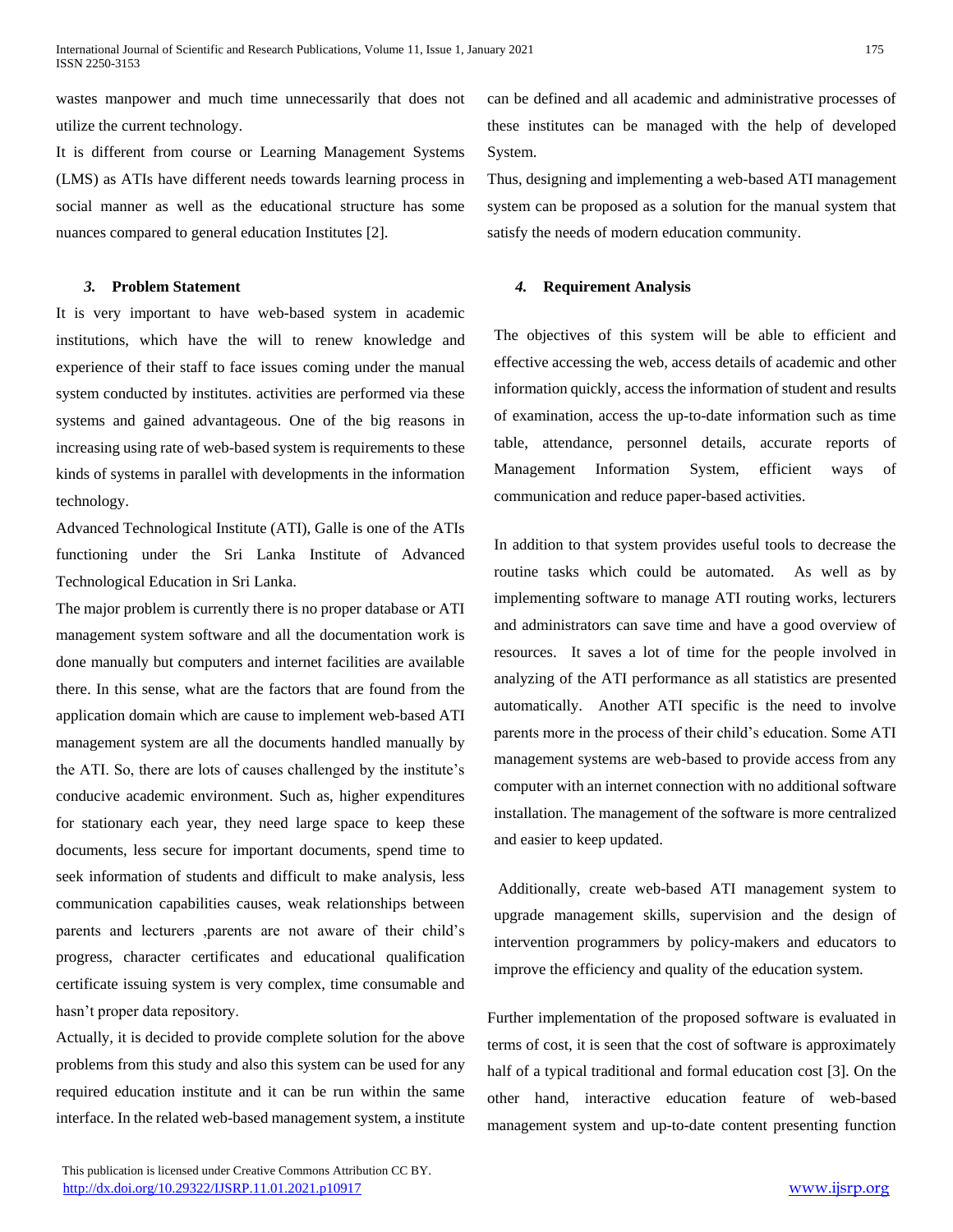should also be considered. So, design and implement a web-based ATI management system and provides dedicated access to ATI office staff, lecturers, students and parents.

## *5.* **Development Methodology**

The methodology used is Rapid Application Development (RAD) among several other methods available. System development lifecycle follows requirements planning, user design, construction and cutover phases. User design is a continuous interactive process that allows users to understand, modify and eventually approve a working model of the system that meets their needs. Beynon-Davies (1999) [4], pointed out that as the project has to be delivered within a short period of time with strict deadlines, it is needed to multiple the activities in parallel.

Rapid application development (RAD) is a software development methodology that uses minimal planning in favor of rapid prototyping. The "planning" of software developed using RAD is interleaved with writing the software itself. The lack of extensive pre-planning generally allows software to be written much faster, and makes it easier to change requirements.

It is flexible and adaptable to changes, it can handle large projects without a doubt and realizes an overall reduction in project risk. Rapid application development is a method that is used in prototyping and iterative development. Considering following functionalities and non-functional requirements, Rapid Application Development method is used to develop the problem domain.

By introducing the new system, the total operation of the institute related to students, academic and nonacademic operations will be automated. All the necessary initialization activities will be done by the staff initially. Students can view all the information related subject matters and their carrier development actives and their performance. Academics can view their profile, lecture room, student information and tracking student progress within one second. Administrator people can generate each and every report and certificates using the proposed system.

The proposed system will be developed as a web-based product that can be accessed everyone in the world. Also, parent can access this website for getting the information of their child and communicate through SMS. It will consist of several components

 This publication is licensed under Creative Commons Attribution CC BY. <http://dx.doi.org/10.29322/IJSRP.11.01.2021.p10917> [www.ijsrp.org](http://ijsrp.org/)

that are mostly independent of each other. Hence each component will be a system of its own that can be added or removed from the system without affecting the behavior of the overall system.

Content management system is an outstanding solution for small or middle-sized business as well as for intranet or community websites. After comparing functionalities of WordPress, Drupal, Joomla, Umbraco, Pligg, Joomla is used for the problem domain.

Joomla is a free and open source content management system (CMS) for publishing content on the World Wide Web and intranets and a model–view–controller (MVC) Web application framework that can also be used independently [5] .

Joomla is so much more than just a powerful content management system. With the list of features" Out of the Box". User Management, Media Manager, Languages Manager, Banner Management, Contact, Polls, Search, Web Link, Content, Menu, Templates, Web services Management and Powerful Extensibility. According to Vinay (2015) [6], Joomla keeps content in its database to provide dynamic formatting. Therefor Joomla is the selected CMS for the problem domain.

In this section, identifies analysis of problem domain and listed the identified functional requirements. The proposed system provides the following details of functional and non-functional requirements.

- Functional requirement
- a) Student registration process- Students administration staff register student after considering their application and interview. Once the students are selected, student and their parent information are entered to the system and registration numbers will be issued. Then the administrator has privileges to edit, delete, modify and add student to the system.
- b) Login process-Academic staff, student and parent registration process includes issuing the user id and password. Username and password will be needed to login their user account and view the personnel details and others. User can change their password but cannot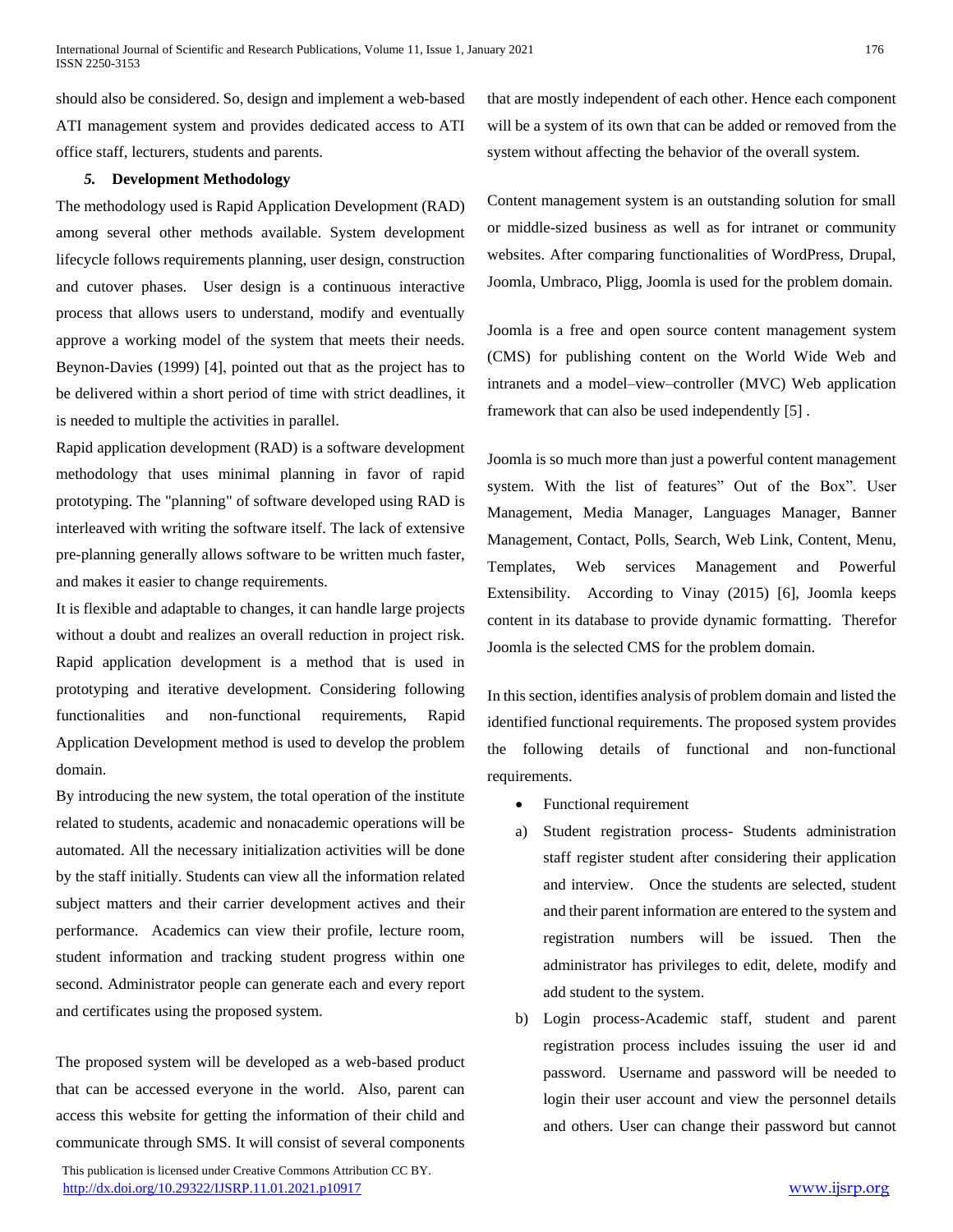change their user name

- c) Maintenance of student attendance- Lecturers are responsible for collecting attendance. Semester vise attendances are collected from the system. Before complete this module, Administrator should feed ATI lecture ring days per month. Reports of students in attendance are generated by the system semester vise.
- d) Student extracurricular activity records- If students are joining any extracurricular activities all the information could record in this module. Responsible person for these activates will be feed this information to the system and parents and lecturers can be track every detail.
- e) Evaluating of lecturers- Subject vise analysis of the results of students is done by the system. Subject vise result sheets can be generated from the system and report can be generated considering marks ranges. Graphical representation of this result can be view from the system.
- f) Leave-Attendance of Staff enters to the system and progress report will be generating monthly. Lecturers can view their attendance and report of granted leaves. Annual report can be generated from the system.
- g) Issuing of certificates- Students can apply the educational certificates. System administrator can obtain the detail by entering registration number of student and can generate character certificate and educational certificates.
- h) Parent communication- Parents can access system by entering their username and password. They can be viewed progress of the student, they can view homework given by the lecturers and attended extracurricular activities. Parent can view SMS messages send by the lecturers from their mobile phone. These messages can be individual message for parent about their student, common message for whole class or semester vise examination results.
- Nonfunctional requirements
- a) Usability-The web page will be designed in a way of user friendly. The user should be able to navigate, search and work easily. There should be security in the system. The system will follow user interface guidelines on color

schemes, logos, and fonts. Online support option will be well documented and helpful. The database system should be invisible to the user.

- b) Reliability-The system will have the ability to detect specified faults.
- c) Performance-The administrator will be able to add new information to the system easily. The system will be able to be extended to store more products. The system's response time should be reasonable. Platforms supported Windows XP and Linux.
- d) Security-The system architecture is a secure web-based application using standard server-side scripting and database technologies providing back.

## **5.1 Methods of data collection**

Requirement capturing includes interview. All the key peoples in the system are considered and interview conducted with the director, discussion with the lecturers, subject clerks who maintain the information of students and staff. Those interviews are guided to tracking information of their education management system and areas. Documents and journals are referred. Previous projects and sites are analyzed and also the current system is observed.

#### *6.* **Results and Discussion**

Evaluators of software should address the (1) content, including quality, depth, and tests; (2) interface, including ease of use, navigation, text quality, graphics, and sound; (3) interactivity, including feedback, sequence, and questions; (4) customer-related issues, including entry level/technical requirements, motivation, backwash, and management; and (5) support, including online and off-line help. Iterative and prototype development of rapid application development methodology address above criteria in development stages and section addresses the usability evaluation of the system. A heuristic evaluation *[7]* is a usability inspection method for computer software that helps to identify usability problems in the User Interface (UI) design. It specifically involves evaluators examining the interface and judging its compliance

with recognized usability principles (the "heuristics").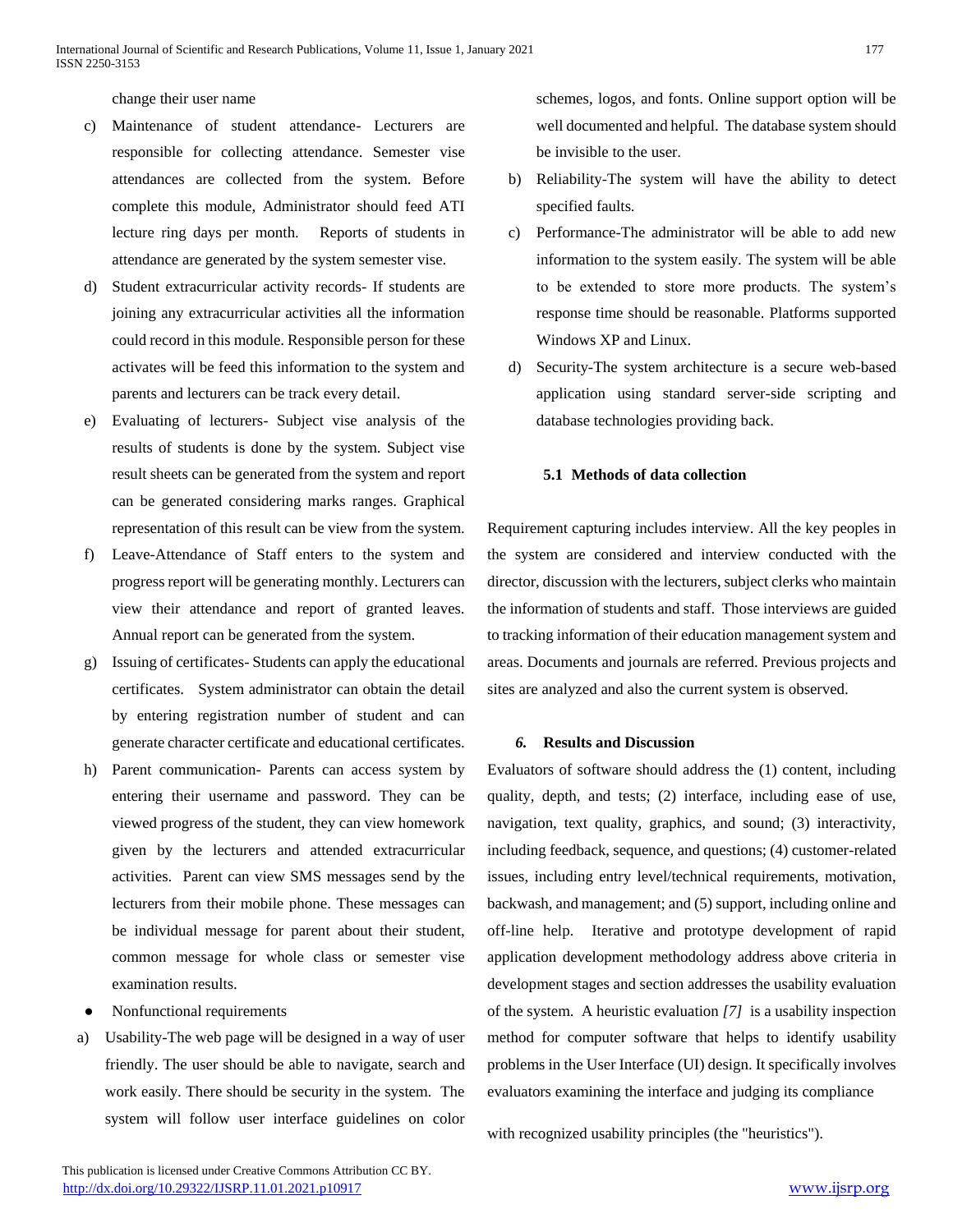Jacob Nielsen (1994) mention that Heuristic Evaluation is the basis for usability evaluation which was carried out with a sample of users by means of a carefully designed questionnaire which can be found in following table.

In this study a web-based ATI management system, which was designed and implemented to be used for documentation work, is described. It is an analysis of the feedback and evaluation of this system hsa to be carried out by showing prototype to the client and getting their feedback. Evaluation can be considered in two ways. One is an evaluation of the prototype of the system and the other is the evaluation of the entire project. The developed prototype system has been tested since at the beginning of 2019. Up to now, no disruption has been observed in both system and the database of ATI. Any educational institution which uses this database design, can be integrated to the developed system easily. So, result measurement, understand whether the program is effective or not, understand the impacts of the project and can determine which activity need to change in order to improve the effectiveness of the

| # | <b>Questions</b>                                           | Excellent Good Fair |   |   | <b>Bad</b>     |
|---|------------------------------------------------------------|---------------------|---|---|----------------|
|   | level<br>of<br>the<br><b>Is</b>                            |                     |   |   |                |
|   | language that<br>the                                       | 23                  |   | 2 |                |
|   | program offers clearly                                     |                     | 5 |   | $\theta$       |
| 1 | indicated?                                                 |                     |   |   |                |
|   | Is it easy to start the                                    |                     |   |   |                |
| 2 | program?                                                   | 20                  | 6 | 3 | 0              |
|   | Is the user interface                                      | 21                  | 8 | 1 | $\theta$       |
| 3 | easy to understand?                                        |                     |   |   |                |
|   | Is it easy to navigate                                     |                     |   | 2 |                |
| 4 | through the program?                                       | 25                  | 3 |   | $\overline{0}$ |
|   | Are icons that are used                                    |                     |   |   |                |
|   | to assist navigation                                       |                     |   |   |                |
|   | (e.g. back to the 23                                       |                     | 5 | 2 | $\theta$       |
|   | homepage, exit) clear                                      |                     |   |   |                |
| 5 | and intelligible?                                          |                     |   |   |                |
| 6 | Do your work is easy<br>do<br>with<br>to<br>new<br>system? | 22                  | 4 | 4 | 1              |

program.

| 4       | Is it easy to navigate                                  | 25 | 3  | 2              | 0 |  |
|---------|---------------------------------------------------------|----|----|----------------|---|--|
|         | through the program?                                    |    |    |                |   |  |
|         | Are icons that are used                                 |    |    |                |   |  |
|         | to assist navigation                                    |    |    |                |   |  |
|         | (e.g. back to the                                       | 23 | 5. | 2              | 0 |  |
|         | homepage, exit) clear                                   |    |    |                |   |  |
| 5       | and intelligible?                                       |    |    |                |   |  |
| 6       | Do your work is easy<br>do with<br>to<br>new<br>system? | 22 | 4  | $\overline{4}$ | 1 |  |
| program |                                                         |    |    |                |   |  |

| This publication is licensed under Creative Commons Attribution CC BY. |               |
|------------------------------------------------------------------------|---------------|
| http://dx.doi.org/10.29322/IJSRP.11.01.2021.p10917                     | www.ijsrp.org |

|    | Are you satisfied with   | 21<br>7 |                | 1        |                   |
|----|--------------------------|---------|----------------|----------|-------------------|
| 7  | the available features?  |         |                |          | 0                 |
|    | Fulfill all are<br>your  | 22      | 8              | $\Omega$ | 0                 |
| 8  | requirements?            |         |                |          |                   |
|    | the<br>If<br>program     |         |                |          |                   |
|    | includes pictures, are   | 24      |                |          |                   |
|    | they relevant, an aid to |         | 6              | $\Omega$ | $\mathbf{\Omega}$ |
| 9  | understanding?           |         |                |          |                   |
|    | Parent<br>lecturer       |         |                |          |                   |
|    | communication            | 24      |                |          | 1                 |
|    | through SMS is usable    |         | 4              | 2        |                   |
| 10 | function?                |         |                |          |                   |
|    | Sufficient<br>reporting  |         |                |          |                   |
|    | and data analytical      |         |                |          |                   |
|    | facilities available in  | 23      | 7              | $\Omega$ | 0                 |
| 11 | the system               |         |                |          |                   |
|    | Reduce the effort of     |         |                |          |                   |
|    | developing<br>office     | 21      | $\mathfrak{D}$ | 6        |                   |
| 12 | documentations           |         |                |          |                   |

*Table 1: Source: Survey Sample profile, 2019*

Summary of all the data collected from the 30 clients relevant to the twelve questions and they are shown in *Table 1.* Descriptive analysis of collected data from 30 respondents in ATI Galle, by using frequency distribution mean, mode, median, standard deviation and variance.

## *Table 1:Source: Descriptive statistic of finding, 2019*

| # | <b>Attribut</b><br>es | N | Mea<br>n | Media<br>n | Mod<br>e | Std.<br><b>Deviatio</b><br>n | <b>Varianc</b><br>e |  |
|---|-----------------------|---|----------|------------|----------|------------------------------|---------------------|--|
|   | User                  |   |          |            |          |                              |                     |  |
| 1 | satisfacti 30         |   | 22.42    | 28         | 11       | 1.505                        | 2.265               |  |
|   | on                    |   |          |            |          |                              |                     |  |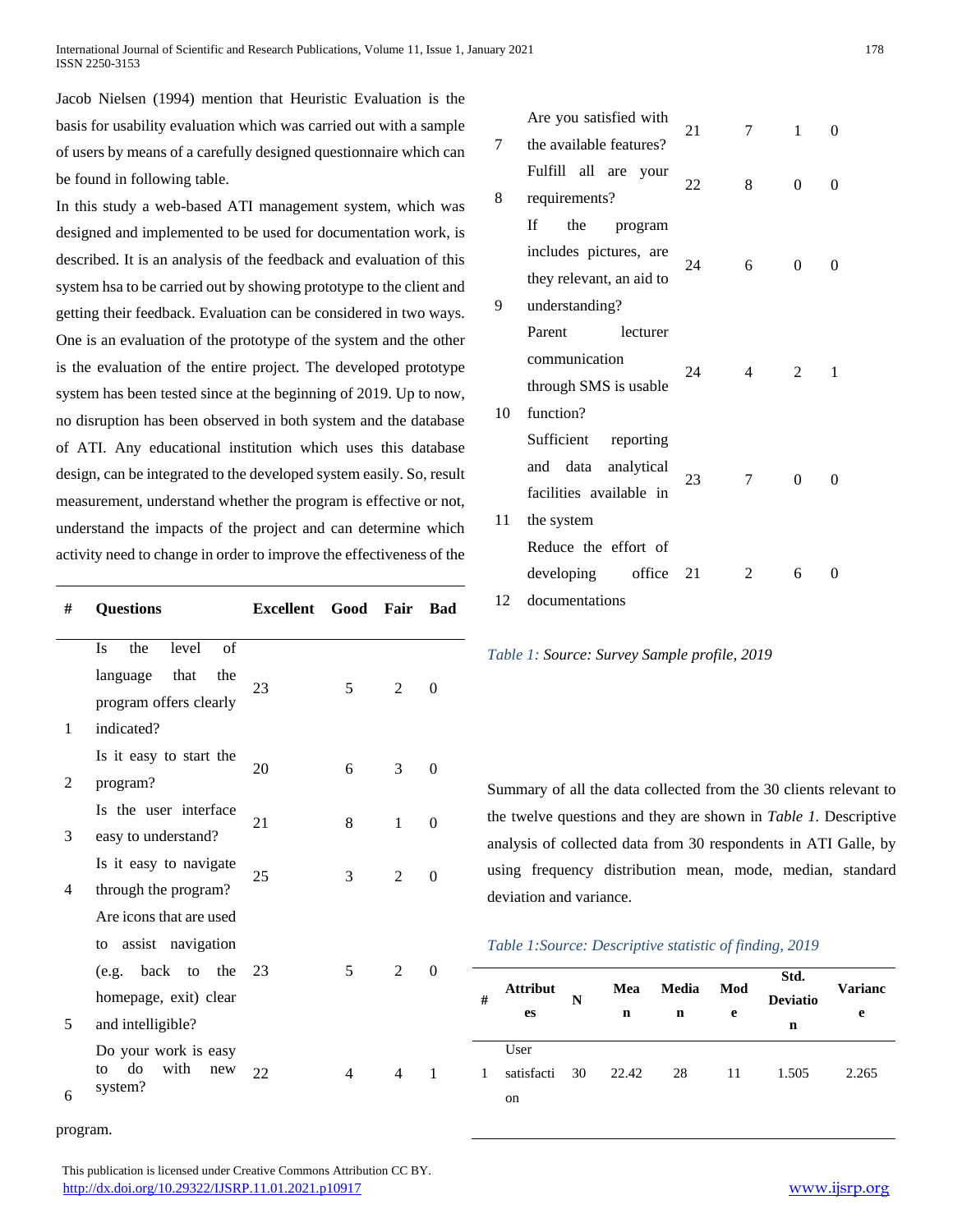As can be seen from table 2 by evaluating mean value, most respondents are high satisfied with the system. As well as respondents have devoted 28.41 mean values and lowest standard deviation value (1.505) on accuracy, relevance of the information they provided. In addition to that figure 1-line chart response the result graphically.



## *Figure 1:Source: Survey data, 2019 User feedback*

## *7.* **Conclusion**

The aim of this study is to design and implement a web-based software solution to address the current problems and difficulties which have arrived due to the use of manual system. Thus, this study began by analyzing the present manual system and finding out the problematic areas of the system, and then designed a better automated system that covers the problematic areas found in the present system. To get the necessary information interviews had to be conducted with the academic and nonacademic staff. Finally proposed system was developed and implemented based on this information.

This is one of the plus points to select CMS as core system, because there is no client-side program to install or no special configuration is needed for the client-side computers. Also, the menu and the interface design and the structure of the new system helps user to catch the functionalities of the software in less time period.

All the core features and data required to the ATI are built with the system and automated them. Data management of students, report generating and certificate issuing processes are significant modules in this system. Data shift from year to year is automated. When the administrator sets next year, student's classes shift to upper class and individual changes can be done referring the data entering interface.

All the core features and data required to the ATI are built with the system and automated them. Also, data analytical facilities are available in new system and it is forward for this problem in a user-friendly manner. Finally conclude that the information system is efficient and effective to the subjected client.

Any software tool is not perfect tool for any problem. Time to time the requirements will change, the technology will change, the problem domain will change, etc. So according to the changing environment, the software should be changed to meet the new requirements. That is why new versions of the software is released with new features in built into it.

On the other hand, research opens the door to some future development such as review customization, analysis of open source software packages, developed complete system using PHP Language, customer handling and database management which make the application of fully complete web-based management system.

#### **References**

- [1] G. Piccoli, in *Essentials of Information Systems for Managers. 2nd Edition*, New York, John Wiley and Sons, 2012, p. 560.
- [2] K. DEMİR, "School managment information systems in primary schools," *The Turkish Online Journal of Educational Technology,* vol. 5, no. 2, p. 14, 2006.
- [3] F. H. A.-Z. Mohammad Issaal-Zoubi, "Web-Based For Successful E-Government Adoption: The Jordan National E-Government Portal," *International Review of Management and Business Research ,* vol. 6, no. 1, p. 11, 2017.
- [4] C. C. H. M. D. T. P Beynon-Davies, "Rapid application development (RAD): an empirical review," *European Journal of Information Systems,* p. 8, 1999.
- [5] I. Open Source Matters, "about-joomla.html," 2005. [Online]. Available: about-joomla.html.